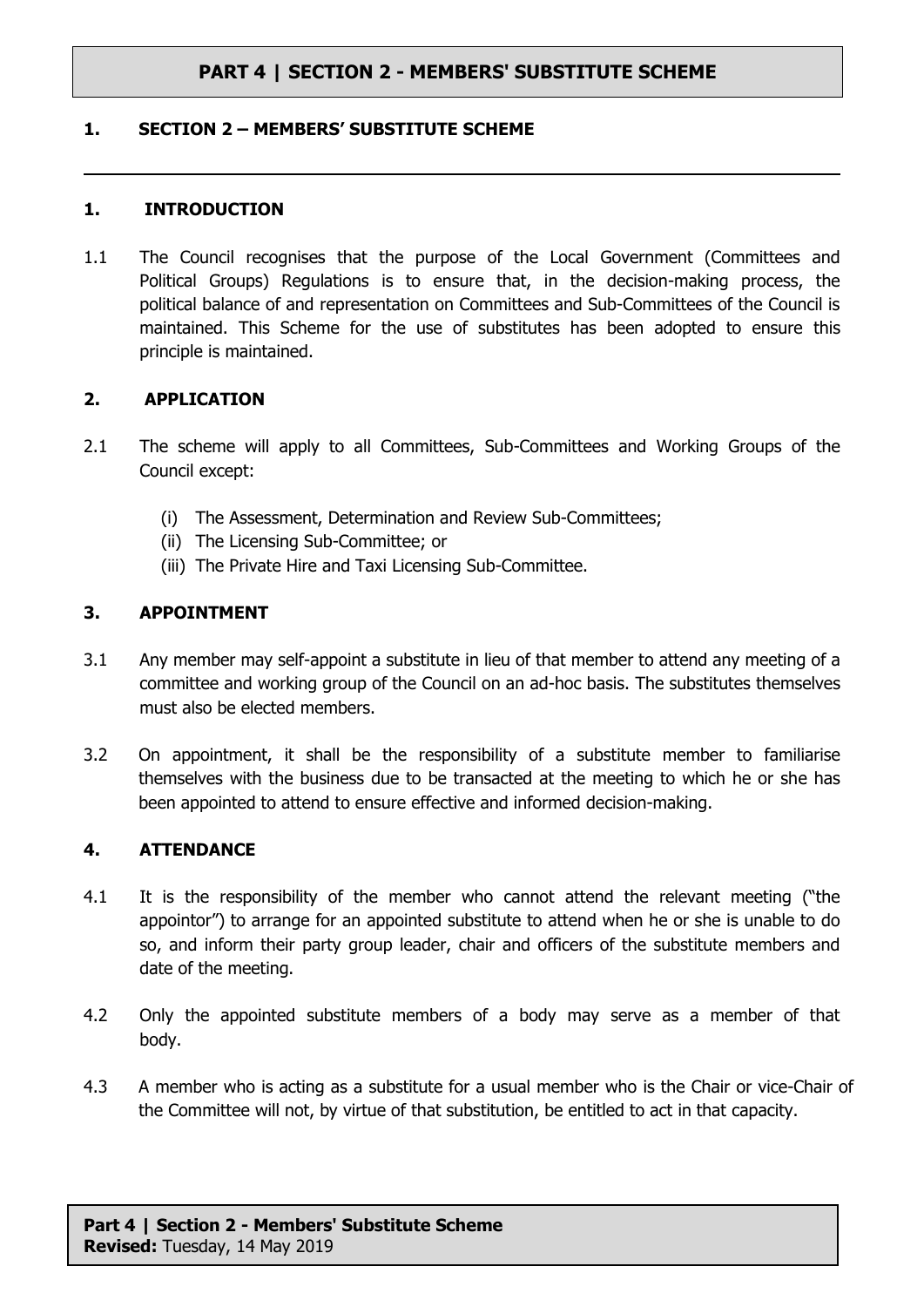# **PART 4 | SECTION 2 - MEMBERS' SUBSTITUTE SCHEME**

- 4.4 A substitute may only serve as a member at any meeting at which the appointor has nominated them, and where the appointor intends to be absent for the entire meeting. A substitute may not be appointed for specific items and no substitutions may be made during the course of the meeting, except as referred to in 4.10 below.
- 4.5 In the case of Committees and Sub-Committees, written notice of the substitution must be received by the Head of Law and Democracy no later than 12:00 pm (mid-day) on the day of the meeting. In the case of other bodies, e.g. Working Groups, similar notice is helpful but not obligatory. A form is available from Democratic Services for this purpose.
- 4.6 In the event of illness or other circumstances beyond the member's control, he/she may appoint a substitute at short notice at the discretion of the Chair of the relevant Committee. It is the responsibility of the appointing member to seek the Chair's approval in such an instance.
- 4.7 Notice of the substitution must include the name of the appointer, the substitute and details of the meeting.
- 4.8 Where there is sufficient time, a copy of the agenda and papers for the meeting concerned, and details of any pre-briefs and site visit arrangements, will be sent to the substitute member upon receipt of the notice, otherwise they will be passed over on the day of the meeting. Members are reminded that where they are able to pass on their own papers to the substitute, it is preferable to do so in the case of short notice.
- 4.9 At the commencement of a meeting (or, if appropriate, on his or her arrival if the meeting has started) the appointed substitute will advise the Chair and those present that he or she is attending as a substitute member.
- 4.10 If the appointor attends a meeting after arranging for a substitute member to attend, the substitute member will continue as the voting member of the Committee. If a substitute, however, has not arrived by the commencement of the meeting and the original appointed member is present, then the appointed member will continue as the voting member of the Committee. Both parties must not vote at the same meeting.
- 4.11 Where a substitute member has attended a meeting which is adjourned to a subsequent date, the appointor may attend the reconvened meeting as the voting member, provided that the meeting is not part way through the consideration of an item or issue.
- 4.12 Any member attending as the appointed substitute will be entitled to travelling and subsistence allowance in accordance with the scheme approved by the Council.
- 4.13 When a member attends a meeting as a substitute for a usual member, the minutes and any report of that meeting will include the name of the substitute, in alphabetical order,